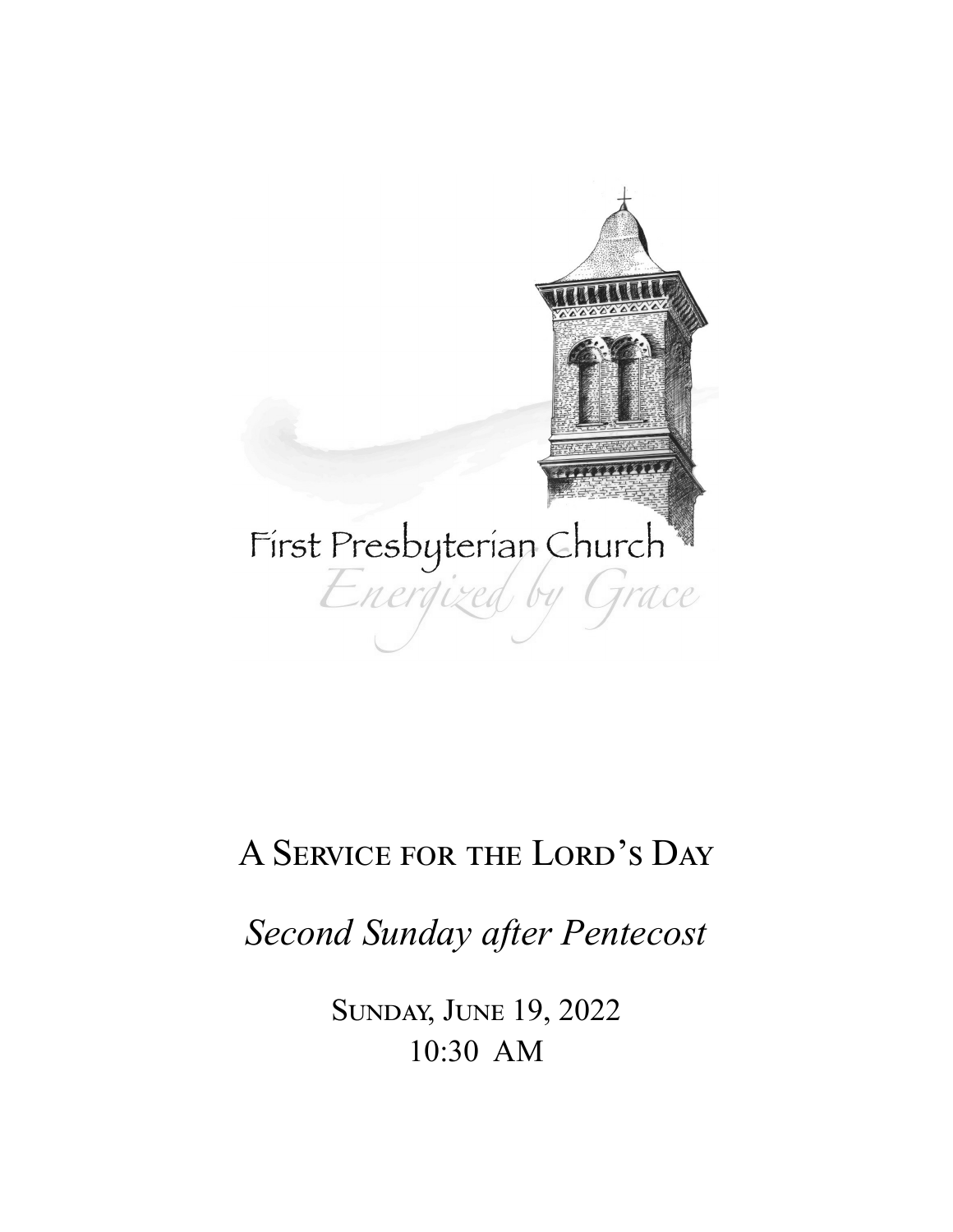# A Service for the Lord's Day

Lectionary Texts:

I Kings 19:1-4, 8-15a; Psalm 42, 43; Isaiah 65:1-9; Psalm 22:19-28; Galatians 3:23-29; Luke 8:26-39

*This church welcomes you no matter who you are, where you come from, or why you are here. We are Christ's people, and this is Christ's place with its doors open wide.* 

*If you are passing through, Godspeed; if you are looking for a home, stay here; if you need instruction, learn from us as we learn from you. We invite visitors to join us, but most of all, to return often.*

### Assemble in God's Name

GATHERING — *O Day Full of Grace* **arr.** Anne Krentz Organ

Silent Prayer of Preparation

*Holy God, it is hard to feel hope sometimes, when the needs of the world or in our own lives feel overwhelming. Help this time of worship be an invitation to ground ourselves in you, and in our connections to each other, so we might be able to offer our whole selves to your service. Amen.* 

Chimes of the Trinity

Welcome and Parish Life

PRELUDE — *I've Got Peace Like a River (Glory to God Hymnal 623)* PEACE LIKE A RIVER

I've got peace like a river, in my soul. I've got joy like a fountain, in my soul. I've got love like an ocean, in my soul.

Call to Worship

We gather to worship God, **whose creative imagination never fails.** We gather to praise our God, **whose steadfast love never weakens.** We gather to offer our best to God, **who walks with us through eternity.**

- † Hymn 37— *Let All Things Now Living* ash grove
- † Call to Confession
- † Prayer of Confession

**Everlasting God, you speak to us of compassion, but the way we treat others shows that we are not always listening. We act as if we've never heard your hopes for us. We run as fast and as far as we can in so many areas of our lives that we leave ourselves little energy for following you. Yet, you show us, again and again, the way to life with you. You heal our hearts so we can offer them to others. You fill us with your strength so we join you in the ongoing work of creating a world in which hope can flourish in everyone.**

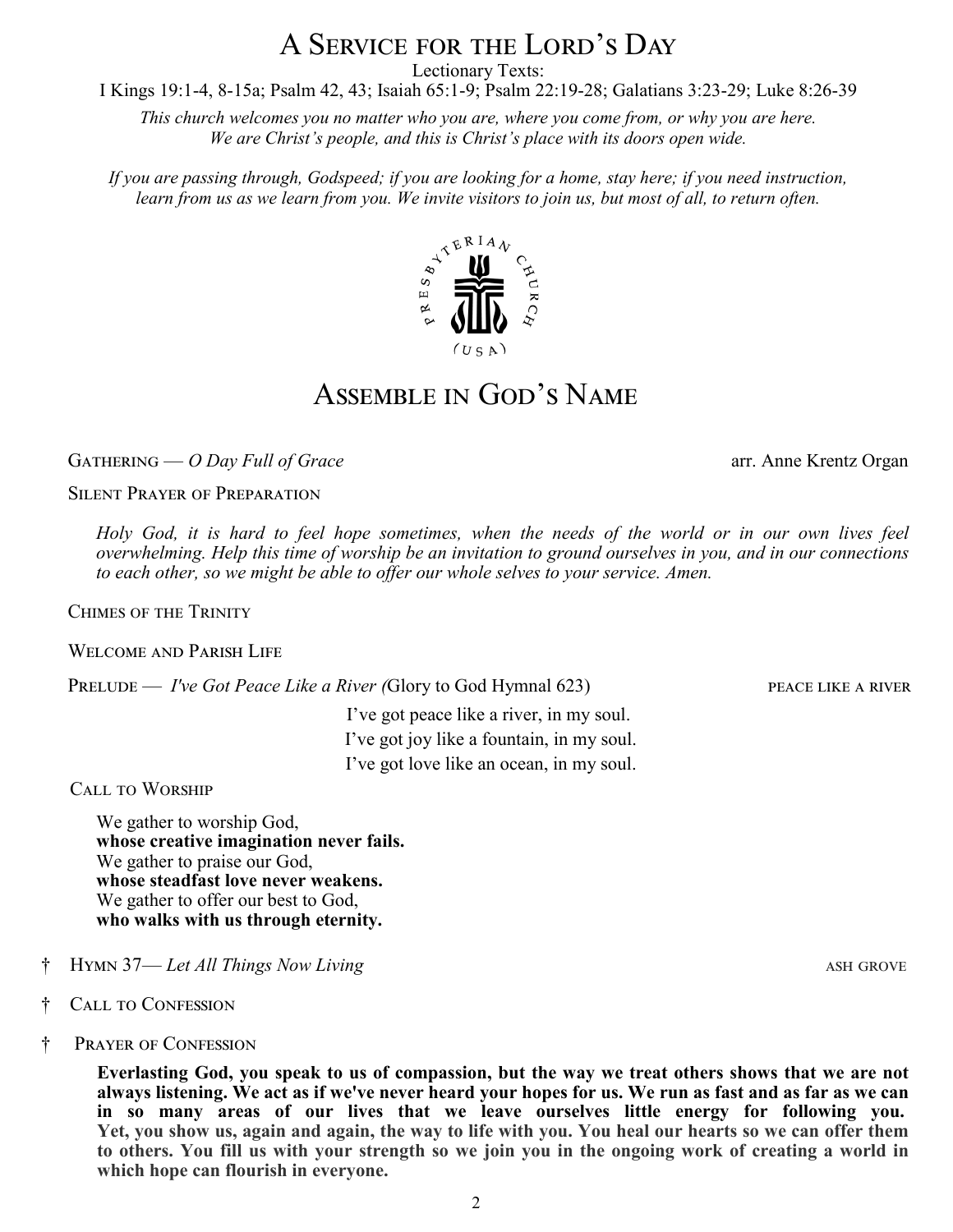

† Declaration of Forgiveness

Friends, hear and believe the good news; **In Jesus Christ we are forgiven! Thanks be to God!**

† Gloria Patri Hymnal, 581

### **Glory be to the Father, and to the Son, and to the Holy Ghost; as it was in the beginning, is now, and ever shall be, world without end. Amen. Amen.**

*At this time, all children (pre-K 4 through third grade) are invited to leave the service to attend "Children's Time." Children can be picked up on the second floor of the Fellowship Hall after the worship service.*

## PROCLAIM GOD'S WORD

| p. 715              |
|---------------------|
|                     |
| <b>FAITHFULNESS</b> |
| p. 817              |
|                     |
|                     |

SERMON — "Hidden Hope" Rev. Allison C. Wehrung

### Give Thanks to God

#### Moment for Silent Meditation

#### † Affirmation of Faith *Apostles's Creed*

**I believe in God the Father Almighty, Maker of heaven and earth, and in Jesus Christ his only Son our Lord; who was conceived by the Holy Ghost, born of the Virgin Mary, suffered under Pontius Pilate, was crucified, dead, and buried; he descended into hell; the third day he rose again from the dead; he ascended into heaven, and sitteth on the right hand of God the Father Almighty; from thence he shall come to judge the quick and the dead. I believe in the Holy Ghost; the holy catholic Church; the communion of saints; the forgiveness of sins; the resurrection of the body; and the life everlasting. Amen.**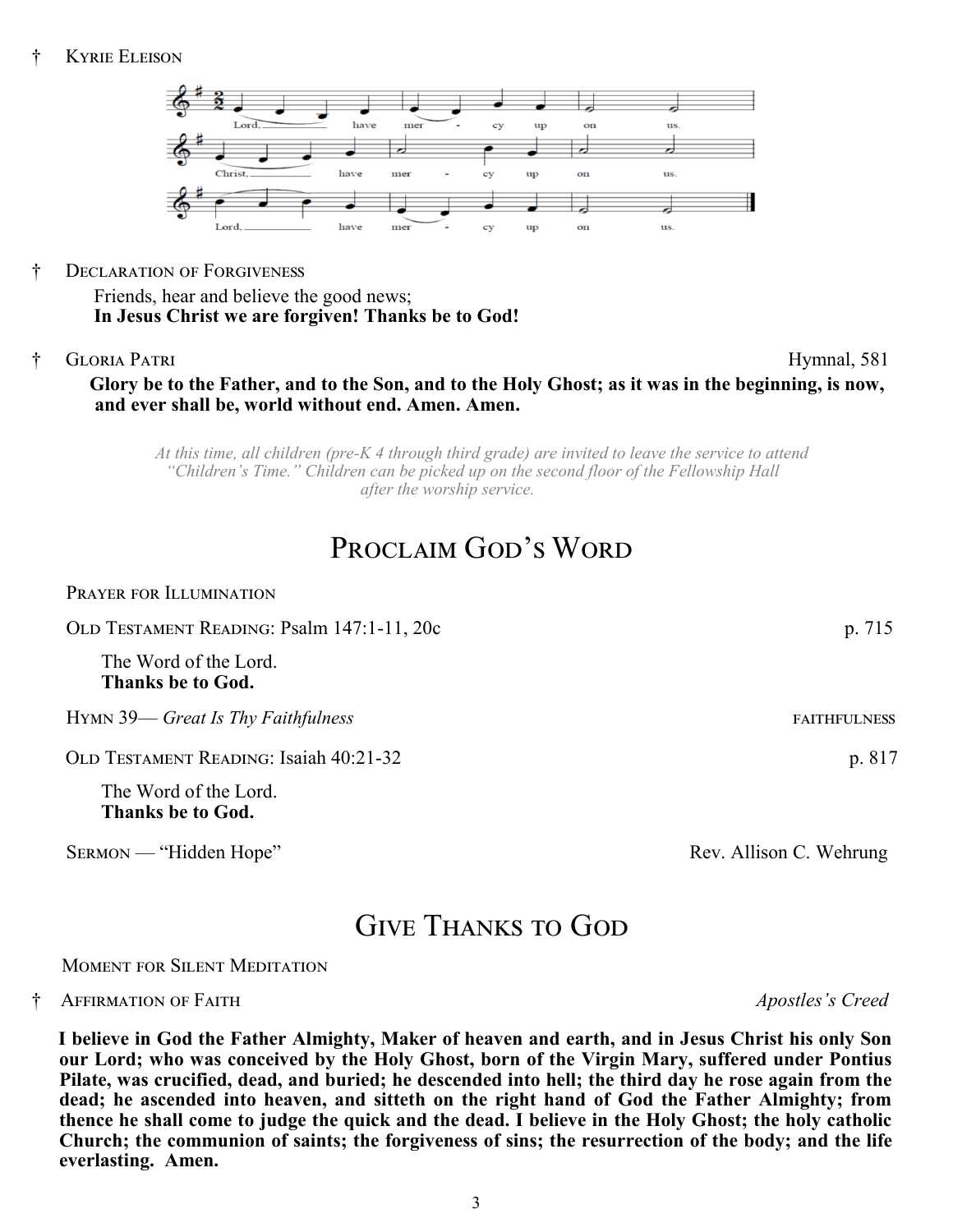CALL TO OFFERTORY

OFFERTORY — *Every Time I Feel the Spirit* arr. Anne Krentz Organ

PRESENTATION OF GIFTS, TITHES AND OFFERINGS

† Doxology Hymnal, 606

**Praise God, from whom all blessings flow; Praise God, all creatures here below; Praise God above, ye heavenly host; Praise Father, Son and Holy Ghost! Amen.**

† Offertory Prayer

Prayers of the People and The Lord's Prayer

**Our Father, who art in heaven, hallowed be thy name. Thy kingdom come, thy will be done, on earth as it is in heaven. Give us this day our daily bread; and forgive us our debts, as we forgive our debtors; and lead us not into temptation, but deliver us from evil. For thine is the kingdom and the power and the glory, forever. Amen.**

### Go and Witness in God's Name

- † Hymn 547 *Go, My Children, with My Blessing* and the set of the set of the set of the set of the set of the set of the set of the set of the set of the set of the set of the set of the set of the set of the set of the
- **BENEDICTION**
- $\sim$  Congregational Response *God, Be the Love to Search and Keep Me* **GREEN TYLER**



† Postlude — *Hymn to Joy* arr. Albert L. Travis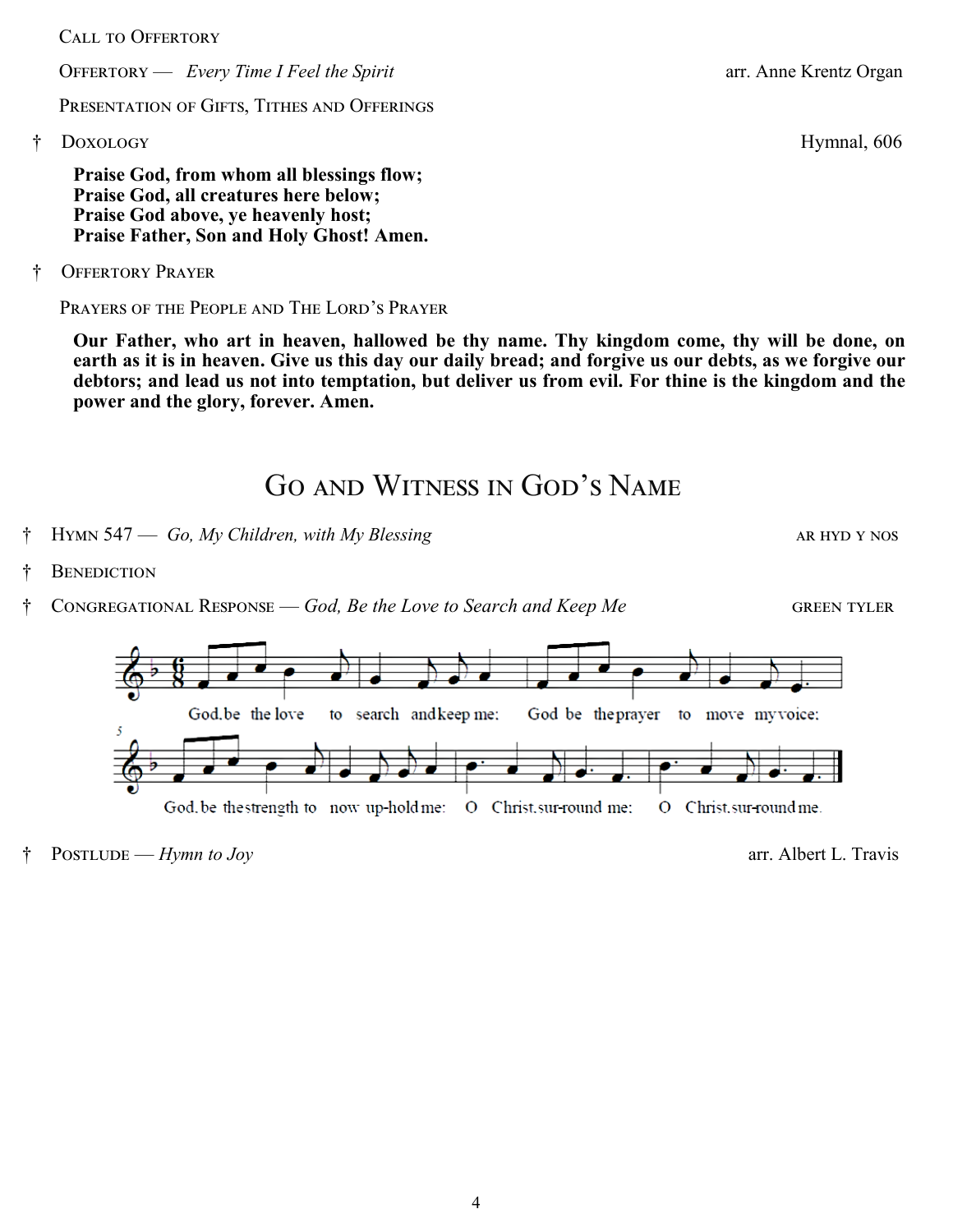# **Welcome!**

**First Presbyterian Church** warmly invites visitors to become a member of our family of faith. You may do so in one of the following ways:

- By Profession of Faith The act of receiving Jesus Christ as Savior and Lord and sincerely promising to live for Him. Previous baptism is accounted as valid, or the Sacrament of Baptism may be administered at the time of profession.
- By Transfer of Membership Request our minister to contact your former church for a letter of transfer, where applicable.
- By Reaffirmation of Faith If you have been inactive or separated from the church for some time or wish to rededicate yourself, you may be received by reaffirmation of faith.

Please contact the church office for more information.

**Parents of nursery aged children** please note: a nursery is provided from 10:15 am -11:45 pm for the following ages: Infants (0-1 years), Babies (1-3 years), Preschool (3-5 years). The nursery and pre-school rooms are located in the Education Building, first floor.

**The FPC prayer chain** is ready if you or someone you know is in need. Please contact Carlisle Wood at  $\overline{\text{carlislewood}(a)}$  cannot com or 662-832-8606. All requests are held in strict confidence.

**The church has two portable defibrillators** on site if a cardiac event occurs. One is located in our office hallway by the east stairwell; the other is located in the library of the Education Building.

**Office Hours** are Monday through Friday, 8:30 am-4:30 pm.

**Tithes and Offerings:** Thank you for prayerfully supporting the missions and ministries of FPC! Every gift is greatly appreciated. Here are some ways to give:

- Mailing gifts directly to the church office at 924 Van Buren Ave, Oxford, MS 38655
- Online by choosing the tab titled "Giving" at the top of the church website

(https://fpcoxford.net/giving/)

- Enrolling in direct deposit of withdrawal
- Scanning the QR Code provided here

If you need assistance with any specific ways to give, please contact Frances Saralvarez at fsaralvarezfpc $@g$ mail.com, or call the church office.



### **Today's Worship Participants**

|                                       | Proclaiming the Word Rev. Allison C Wehrung |
|---------------------------------------|---------------------------------------------|
|                                       |                                             |
| Director of Music Creighton R. Holder |                                             |
| GuitaristsJulie Chadwick              |                                             |
|                                       | <b>Billy Chadwick</b>                       |
|                                       |                                             |
|                                       | Gabrielle Chiniche                          |
|                                       | Kathryn Elliott                             |
|                                       | Allison McCord                              |
|                                       |                                             |

5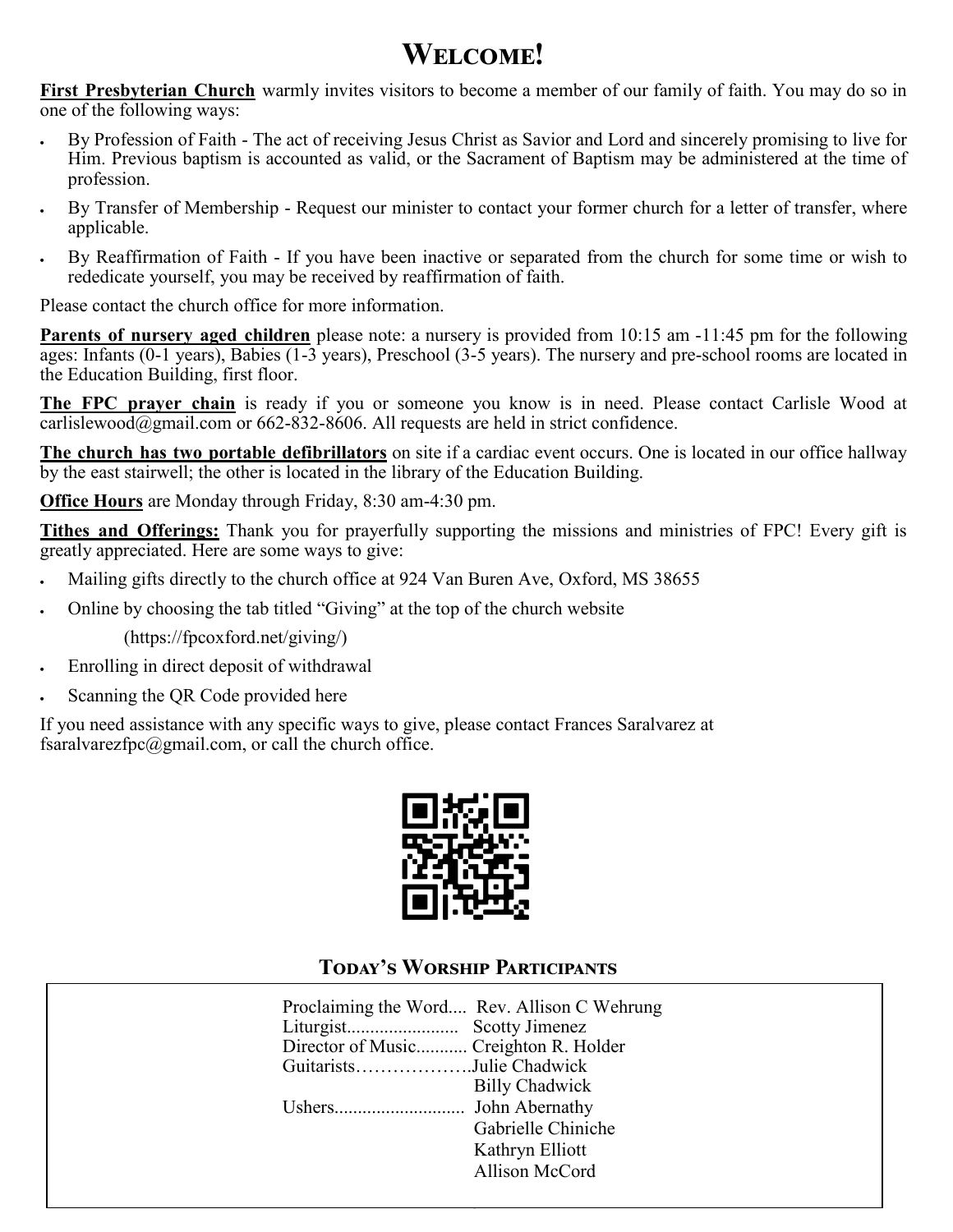### **Calendar**

#### **Sunday, June 19**

*Father's Day*  10:30 am Worship Service\* 12:00 pm Summer Luncheon

#### **Monday, June 20**

4:30 pm Finance Ministry Meeting

#### **Tuesday, June 21**

| 6:00 am           | Men's Breakfast @ The Beacon |
|-------------------|------------------------------|
| 8:00 am           | Volunteer Work at The Pantry |
| 9:45 am           | Lula Gregory Circle          |
| $5:30 \text{ pm}$ | <b>APNC</b> Meeting          |

6:00 pm Carroll Barr Circle

#### **Wednesday, June 22**

| 8:00 am Volunteer Work at The Pantry |
|--------------------------------------|
| 10:00 am Summer Bible Study          |
| 12:00 pm Property Ministry Meeting   |

#### **Thursday, June 23**

8:00 am Volunteer Work at The Pantry

#### **Sunday, June 26**

| 10:30 am Worship Service*            |
|--------------------------------------|
| 12:00 pm Summer Luncheon             |
| 7:00 pm PYF Movie Night in Courtyard |

*\*Nursery Provided* 

#### **Are you interested in learning more? Do you have ideas to share? Your church staff, Diaconate, and ministry team leaders would love to hear from you!**

#### **Session**

*Adult Faith Formation* - Allyson Ashmore (2023) *Children & Youth Faith Formation* - Kathryn Elliott (2023) & Catie Hester (2024) *Clerk of Session* - Drew Mauldin (2023) *Finance* - Susan Abbott (2022) & Richard DeVoe (2024) *Membership & Hospitality* - Kevin Christian (2022) & Lee Miers (2023) *Mission* - Greg Patton (2022) & Melissa Hall (2024) *Personnel* - Trey Byars (2022) & Goodloe Lewis (2023) *Property* - John Abernathy (2022) & Bradley Goodwiller (2024) *Worship* - Hale Freeland (2024)

#### **Diaconate**

*Class of 2022 -* Gabrielle Chiniche, James Day, Sarah McLellan, Cliff Smith, Pattye Wilson

*Class of 2023 -* Laura Jackson, Chloe Lloyd, Allison McCord, Shae Orrell, Adam Quick

*Class of 2024 -* Patrick Bolen, Tommy Cribbs, Lindsey Estes, Kathy Orr Griffith, Jennifer Williams

### **CHURCH STAFF**

| The Congregation          | <i>Ministers</i>                                        | Ext. |
|---------------------------|---------------------------------------------------------|------|
| Rev. Barrett C. Milner    |                                                         |      |
| Rev. Deb de Boer          | <i>Interim Associate Pastor</i> ddeboerfpc@gmail.com    |      |
|                           |                                                         |      |
| Creighton R. Holder       |                                                         |      |
| Dave Garvey               | Director of Faith Formation for                         |      |
|                           |                                                         |      |
| <b>Frances Saralvarez</b> |                                                         |      |
| Kate Hill                 |                                                         |      |
| Wade Simpson              |                                                         |      |
| Lizzie Kelly              | <i>Interim Nursery Director</i> lizcarlisle77@gmail.com |      |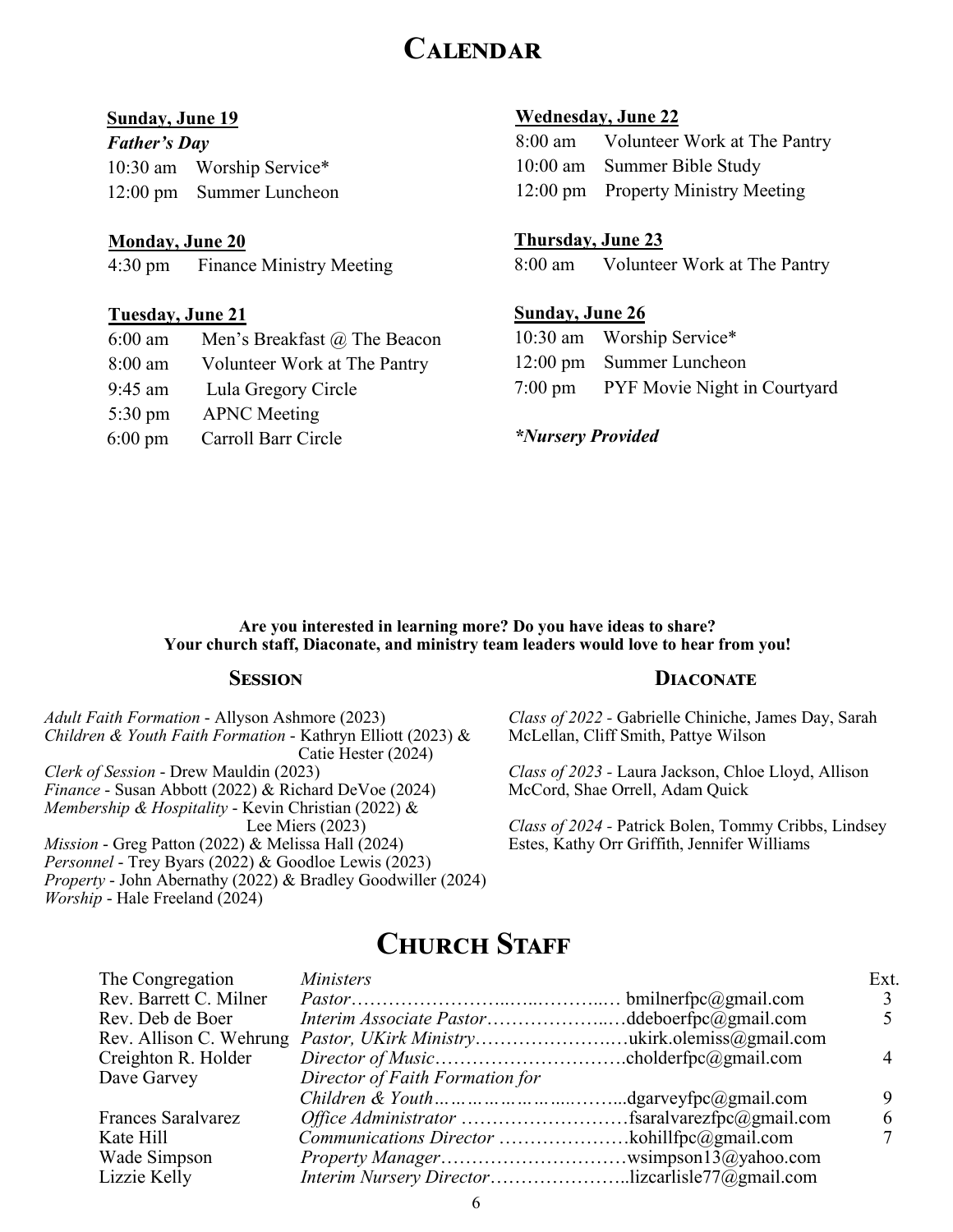### **Things are happening in our church family . . .**

*The flowers are given to the Glory of God and in memory of Rosalie Bryant Neilson, a member of this church for over 70 years, by her daughter, Martha Bryant Neilson.*

**Summer Worship at FPC:** On Sunday, June 5, the FPC church family begins its annual summer worship schedule with one service in the sanctuary at 10:30 am. Our summer worship schedule will continue through Sunday, September 4. While regular Sunday school programming will break for the summer months, nursery care will continue for those in attendance, and a virtual worship option will be available for those on-the-go. We look forward to worshipping with you this summer at 10:30 am!

**Mission Opportunities, For the Least of These**: Information for the following FPC volunteer mission activities is available by calling the church office or emailing missionteam@fpcoxford.net. You will be kept abreast of our congregation's various outreach programs and opportunities to become personally involved.

- FPC is recruiting volunteers to travel to Madisonville, KY, July 21-24 to assist in the reconstruction efforts following the devastating tornadoes last December. A Signup Genius is available in Fast Facts and the June church newsletter. If you have questions, contact Niles Lovelady, 662-801-9200. We hope you can join us!
- Each June FPC is responsible for staffing the Pantry Tuesday, Wednesday, and Thursday mornings. Volunteers stock shelves and distribute groceries in the drive-through. All FPC members 13 and up are invited to participate. A Signup Genius is available in Fast Facts and the June church newsletter. This could be your mission!

**Sanctuary floral arrangement dates are available** Sunday June 26. The following Sundays in July are available as well: 10, 17, 24, 31. To provide flowers in honor or in memory of a loved one, contact Margaret Fancher at fancherm@bellsouth.net or call 662-234-1359. Contributions to the Flower Fund are greatly appreciated.

**VBS:** *Passport to Peace* will explore five Bible stories that encourage children to listen to and learn from people who are different, notice the needs of others and seek to help, creatively work to keep everyone safe, and refuse to respond to conflict with violence. VBS will take place Monday, July 18—Thursday July 21 at FPC. Kids from Pre-K to 4th grade can participate. Please register your child on Realm by June 30th. The link to register is on our church website.

*Flawed Family of God*: This Wednesday, June 22, we'll be discussing "Trauma and Family Interventions: Noah and His Family." Please read Genesis 6:5- 9:28, and Chapter 3. New participants always welcome. We still have a couple of books in the church office, or you can purchase one from Amazon.

**Worship and Music Conference**: Please keep Barrett, Deb and Creighton in your prayers as they attend the Worship and Music Conference at Montreat. We are blessed that Rev. Allison Wehrung will be on call for any pastoral needs this week.

### **Remember in Prayer**

**FPC Members:** Jerry Wilson; Associate Pastor Nominating Committee (APNC); Olivia Jane Flautt; Thomas Wade Simpson; Jeffrey Butler; Family of Stevie Campbell; Family of Nolan Waller; Family of Helen Scruggs; Family of Dr. J.T. Davis; Family of Janet Barnes; Family of Ann Caroline McIntosh; Tommy Patrick; Marianna Ochs; Family of Lynton Dilley; Max Williams; Lydia Moak; Margaret Fancher; Family of Betty Mullen White; Joe Murphey

**Family and Friends:** Family of Karen Fosheim; Family of Thomas Mayo; Family of George Walker; Family of Gloria Smith Griffith; Valentina Iepuri and Ukraine family; Charissa Johnson; Sarah Luchin and Family; Sigrid Morrison Long; Connie Whelan; Lenoir Stanley; Family of Lauren "Lo" Chastain; Peter C. Wood; Doors of Hope Families; Bob Flautt; Lafayette County Detention Center inmates; Parchman Prison inmates; Haven House residents; Our Haiti partners; Oxford & Lafayette County First Responders; Community leaders

**U. S. Military:** SSgt Jason Freeland, USAF 4th Air Support Operation

*Please pray, too, for those with unspecified needs. If you wish to have a name removed or added to this list, please contact the church office.*